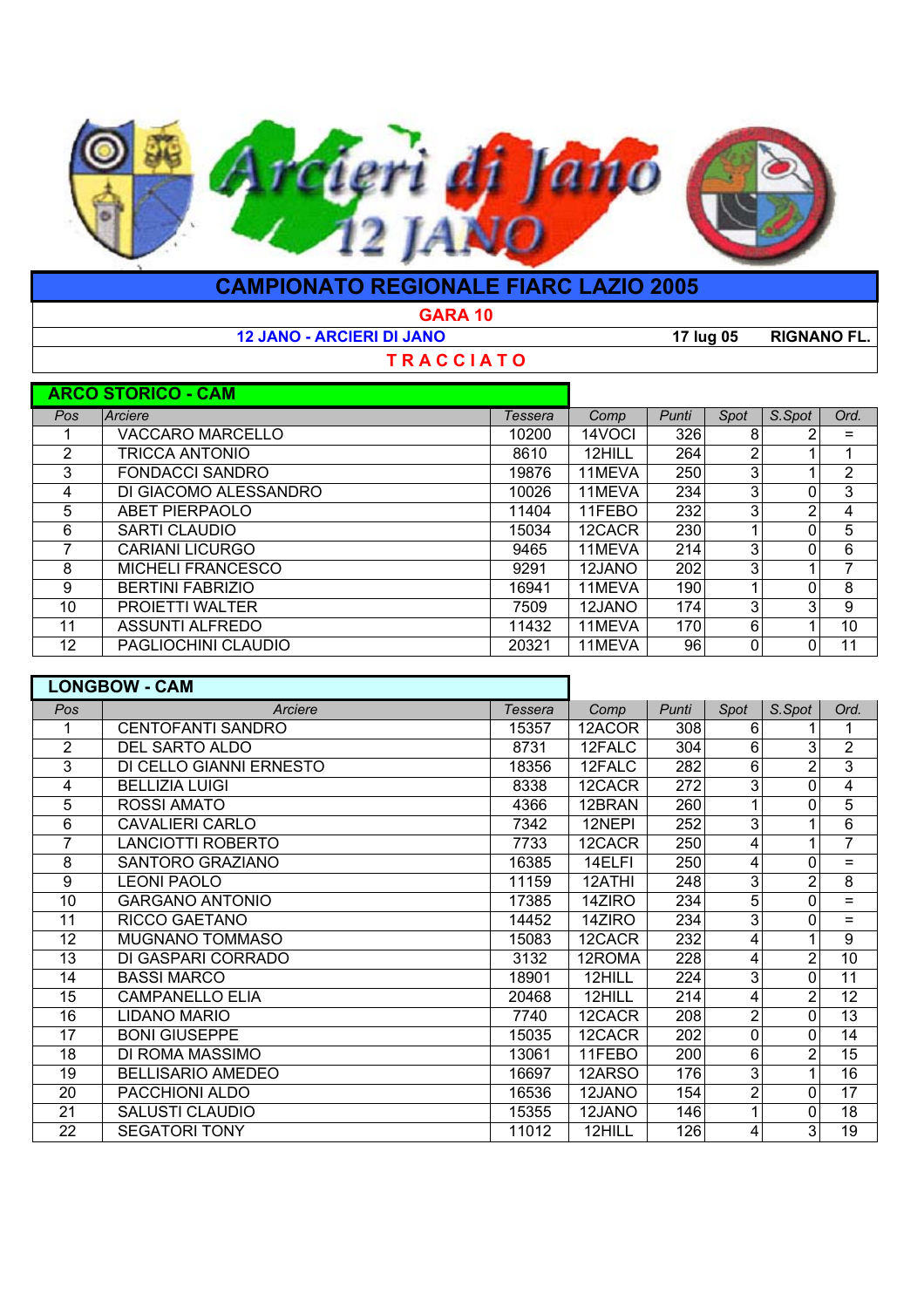| <b>LONGBOW</b><br><b>CAF</b> |                       |         |        |       |      |        |      |
|------------------------------|-----------------------|---------|--------|-------|------|--------|------|
| Pos                          | Arciere               | Tessera | Comp   | Punti | Spot | S.Spot | Ord. |
|                              | ENTI CARLA.<br>CRIVEI | 11004   | 12HILL | 238   |      |        |      |

| <b>LONGBOW</b><br><b>CUM</b> |                   |         |        |       |      |        |      |
|------------------------------|-------------------|---------|--------|-------|------|--------|------|
| Pos                          | Arciere           | Tessera | Comp   | Punti | Spot | S.Spot | Ord. |
|                              | PACCHIONI EDOARDO | 16535   | 12JANO | 366   |      |        |      |

| <b>RICURVO - CAM</b> |                                 |                |        |       |                |                |                         |
|----------------------|---------------------------------|----------------|--------|-------|----------------|----------------|-------------------------|
| Pos                  | Arciere                         | <b>Tessera</b> | Comp   | Punti | Spot           | S.Spot         | Ord.                    |
|                      | <b>ZANELLI MAURIZIO</b>         | 15822          | 12ACOR | 340   | 6              |                | 1                       |
| $\overline{2}$       | <b>BIANCONI GINO</b>            | 7345           | 12NEPI | 338   | 6              | 3              | $\overline{2}$          |
| 3                    | <b>GRASSI GIOVANNI BATTISTA</b> | 2087           | 12ROMA | 334   | 6              |                | 3                       |
| 4                    | PASQUALINI GIANCARLO            | 11905          | 12NEPI | 332   | 3              | $\mathbf{1}$   | $\overline{\mathbf{4}}$ |
| 5                    | <b>PARADISI SAURO</b>           | 9823           | 09TEWA | 324   | 4              | 1              | $\equiv$                |
| 6                    | <b>GUIDI ROBERTO</b>            | 9290           | 12JANO | 308   | 8              |                | 5                       |
| $\overline{7}$       | MORABITO NICOLO'                | 4639           | 12VERO | 302   | 4              | 0              | 6                       |
| 8                    | <b>GUIDOTTI ANDREA</b>          | 10817          | 09TEWA | 280   | 4              | 1              | $=$                     |
| 9                    | <b>TORRE SANTO</b>              | 10202          | 12NEPI | 278   | 6              | 3              | $\overline{7}$          |
| 10                   | <b>MELE PIERO</b>               | 13979          | 12ACOR | 276   | 5              | 3              | 8                       |
| 11                   | <b>GRAZIOSI GRAZIOSO</b>        | 15356          | 12ACOR | 266   | 4              | $\mathbf 0$    | 9                       |
| 12                   | <b>CENTI GIANLUCA</b>           | 18329          | 12ROMA | 264   | $\overline{2}$ | $\mathbf{0}$   | 10                      |
| 13                   | <b>GIAMPAOLO RIZIERO</b>        | 7731           | 12CACR | 262   | 5              | 2              | 11                      |
| 14                   | <b>DEL BROCCO ANDREA</b>        | 20004          | 12FALC | 248   | 3              | 3              | 12                      |
| 15                   | <b>NORI STEFANO</b>             | 17386          | 12CACR | 244   | 0              | $\mathbf 0$    | 13                      |
| 16                   | SBARDELLA MARIO                 | 4365           | 12BRAN | 242   | 3              | 1              | 14                      |
| 17                   | DE SANTIS SANDRO                | 7676           | 12ACOR | 240   | 5              | $\Omega$       | 15                      |
| 18                   | <b>SABA RAFFAELE</b>            | 13474          | 12LUPO | 234   | 3              | $\overline{2}$ | 16                      |
| 19                   | <b>CAMMERINESI MARCO</b>        | 19971          | 120RSI | 234   | 3              | 1              | 17                      |
| 20                   | <b>BUONOCORE MAURIZIO</b>       | 16495          | 14ZIRO | 228   | 6              | 3              | $=$                     |
| 21                   | ANGELICI ALESSANDRO             | 16014          | 11FEBO | 222   | 3              | $\mathbf 0$    | 18                      |
| 22                   | <b>ZINNA CESARE</b>             | 17924          | 120RSI | 210   | 6              | 4              | 19                      |
| 23                   | <b>CECCARELLI PAOLO</b>         | 11615          | 12JANO | 198   | 0              | 0              | 20                      |
| 24                   | <b>OLIVIER VALERIO</b>          | 20610          | 12CACR | 188   |                | 0              | 21                      |
| 25                   | <b>CASSANDRA SANDRO</b>         | 20036          | 12CACR | 184   | 0              | 0              | 22                      |

|     | <b>RICURVO - CAF</b>        |         |        |       |      |        |      |
|-----|-----------------------------|---------|--------|-------|------|--------|------|
| Pos | Arciere                     | Tessera | Comp   | Punti | Spot | S.Spot | Ord. |
|     | GOMES SARAIVA ALZIRA MARIA  | 17958   | 12TRED | 186   |      |        |      |
| ົ   | <b>DAPRA' BERENICE</b>      | 20200   | 120RSI | 170   |      |        | 2    |
| 3   | <b>GORGA PATRIZIA</b>       | 16496   | 14ZIRO | 164   | 3    |        | =    |
| Δ   | <b>FRANCESCANGELI LUCIA</b> | 19970   | 120RSI | 150   | 2    |        | 3    |
| 5   | DI BARI PAOLA               | 8737    | 12FALC | 138   |      |        |      |
| 6   | <b>BIANCHI MARISTELLA</b>   | 15352   | 12JANO | 128   | 0    |        | 5    |
|     | <b>MARTA TERESA</b>         | 13241   | 12LUPO | 116   | 0    |        | 6    |
| 8   | <b>MASTRODDI DANIELA</b>    | 20005   | 12FALC | 110   | 0    |        |      |

| <b>RICURVO - SCM</b> |                       |         |        |       |        |        |      |
|----------------------|-----------------------|---------|--------|-------|--------|--------|------|
| Pos                  | Arciere               | Tessera | Comp   | Punti | Spot   | S.Spot | Ord. |
|                      | VIZZACCARO GIULIO     | 16729   | 12JANO | 296   | ົ<br>ບ |        |      |
|                      | <b>SCROCCA MATTEO</b> | 16727   | 12JANO | 276   | ς      |        |      |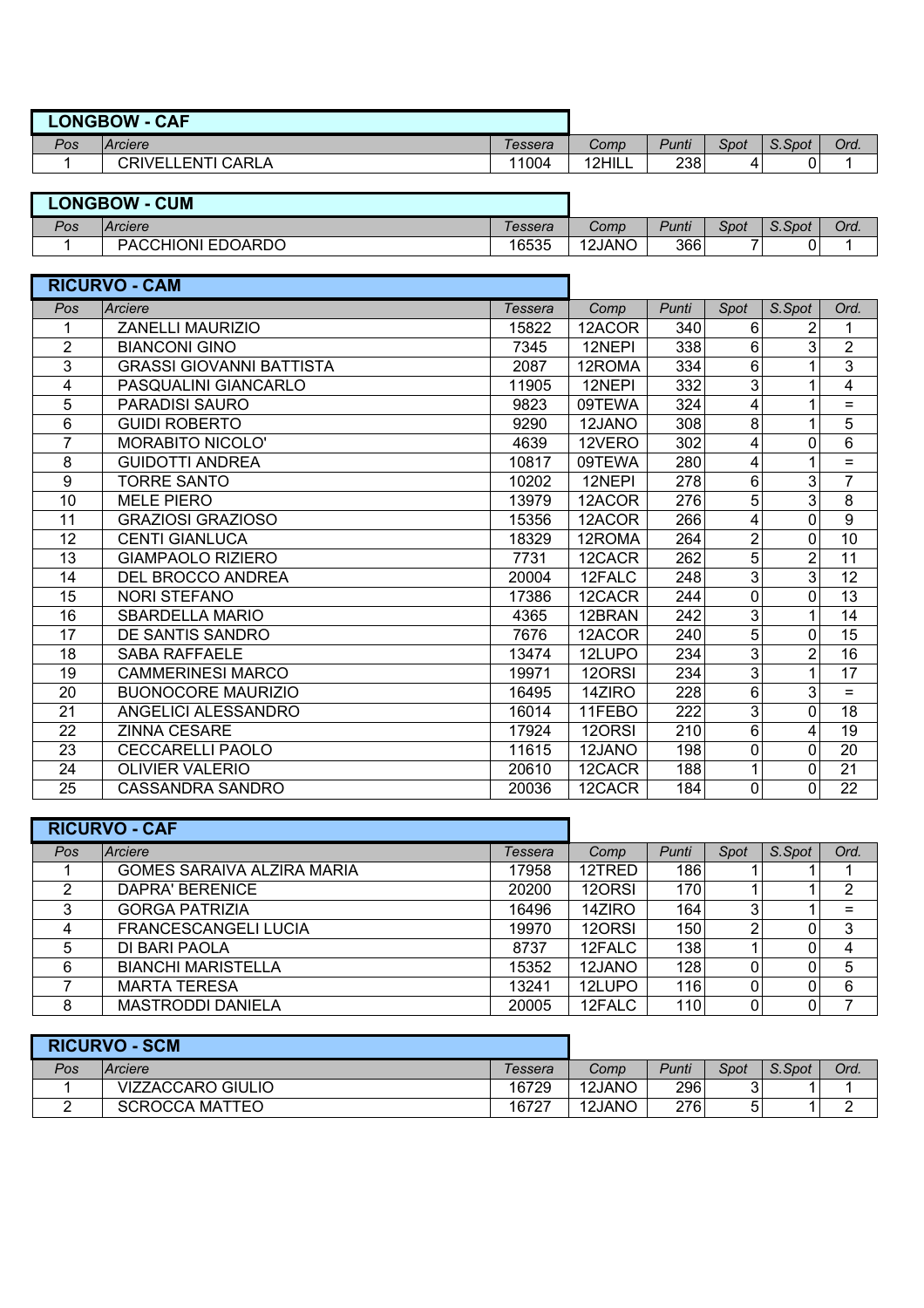| <b>RICURVO - CUM</b> |                          |         |        |       |                 |        |                |
|----------------------|--------------------------|---------|--------|-------|-----------------|--------|----------------|
| Pos                  | Arciere                  | Tessera | Comp   | Punti | Spot            | S.Spot | Ord.           |
|                      | ANGIOLILLO MARCO         | 17937   | 120RSI | 390   |                 |        |                |
|                      | <b>CAMMERINESI MARCO</b> | 17930   | 120RSI | 386   |                 | 3      | $\overline{2}$ |
|                      | <b>GUIDOTTI FEDERICO</b> | 12791   | 09TEWA | 382   | 13 <sub>1</sub> | 2      |                |
|                      | ANGELICI FRANCESCO       | 15984   | 11FEBO | 380   |                 | 3      | 3              |
|                      | D'ANNUNZIO SIMONE        | 15792   | 12JANO | 336   |                 |        | 4              |
| 6                    | LONGARI RICCARDO         | 19810   | 12VERO | 176   |                 | 0      | 5              |

|     | <b>COMPOUND - CAM</b>  |         |        |       |      |        |      |
|-----|------------------------|---------|--------|-------|------|--------|------|
| Pos | Arciere                | Tessera | Comp   | Punti | Spot | S.Spot | Ord. |
|     | VINCENTI MARIO         | 18375   | 12ACOR | 406   | 10   |        |      |
|     | D'AMICO LEONARDO       | 3582    | 12JANO | 390   | 10   |        | ົ    |
|     | <b>BAFFETTI SERGIO</b> | 19599   | 09TEWA | 314   | 4    |        | =    |
|     | CIACCHELLA LUCIANO     | 13224   | 12ATHI | 246   | 2    |        | ◠    |

|     | <b>STILE LIBERO - CAM</b> |         |        |       |                 |        |      |
|-----|---------------------------|---------|--------|-------|-----------------|--------|------|
| Pos | Arciere                   | Tessera | Comp   | Punti | Spot            | S.Spot | Ord. |
|     | POMPILI ANGELO            | 6138    | 12JANO | 426   | 10              |        | 10   |
| 2   | TOCCI PIETRO              | 9292    | 12JANO | 424   | 13 <sub>1</sub> |        | 9    |
| 3   | <b>BOVE MARCO</b>         | 14027   | 12TRED | 398   | 9               | 3      | 8    |
| 4   | <b>BOCCI GIORGIO</b>      | 17932   | 120RSI | 392   | 8               |        |      |
| 5   | <b>D'ANTIMI GIANLUCA</b>  | 18794   | 12ARSO | 372   |                 |        | 6    |
| 6   | PATRIARCA ENRICO          | 20539   | 120RSI | 370   | 9               | ◠      | 5    |
|     | D'ALESSIO PAOLO           | 19969   | 120RSI | 362   |                 |        | 4    |
| 8   | <b>AMICI GILBERTO</b>     | 16694   | 12ARSO | 350   | 8               | 3      | 3    |
| 9   | <b>CACCIOTTI GABRIELE</b> | 7739    | 12CACR | 340   | 5               |        | 2    |
| 10  | MISURACA ETTORE           | 17935   | 120RSI | 300   | 2               |        |      |

|      | <b>STILE LIBERO ILLIMITATO - CAM</b> |         |        |       |      |        |      |
|------|--------------------------------------|---------|--------|-------|------|--------|------|
| Pos. | Arciere                              | Tessera | Comp   | Punti | Spot | S.Spot | Ord. |
|      | PERFETTI RICCARDO                    | 12049   | 12ACOR | 468   | 19   | 4      | 1    |
| 2    | <b>GENOVESE ATTILIO</b>              | 18246   | 120RSI | 452   | 19   | 8      | 2    |
| 3    | DI ROSA VITTORIO                     | 10803   | 12TRED | 452   | 18   | 4      | 3    |
| 4    | <b>RUGGERI FABIO</b>                 | 11451   | 12JANO | 452   | 16   | 5      | 4    |
| 5    | PATANE' ANTONIO                      | 6282    | 12ACOR | 446   | 16   | 2      | 5    |
| 6    | DI NARDO FABRIZIO                    | 18559   | 120RSI | 446   | 15   | 4      | 6    |
| 7    | MASTROGIACOMO ANTONIO                | 3201    | 12TRED | 444   | 14   | 2      | 7    |
| 8    | <b>SIMONI ENRICO</b>                 | 8133    | 12FALC | 444   | 13   | 4      | 8    |
| 9    | LUSIGNANI DARIO                      | 8726    | 12TRED | 434   | 14   | 6      | 9    |
| 10   | RATARI MARIO                         | 17933   | 12VERO | 432   | 13   |        | 10   |
| 11   | <b>DEL VALLE DAVIDE</b>              | 5609    | 12TRED | 430   | 11   | 4      | 11   |
| 12   | TOCCI ROBERTO                        | 17931   | 12VERO | 430   | 11   | 4      | 12   |
| 13   | <b>BOCCI MARCO</b>                   | 17934   | 120RSI | 426   | 12   | 3      | 13   |
| 14   | LUDOVICI ALESSANDRO                  | 12762   | 12VERO | 420   | 9    | 3      | 14   |
| 15   | URSINI ALDO                          | 18186   | 12JANO | 412   | 12   |        | 15   |
| 16   | <b>MANZETTI STEFANO</b>              | 8001    | 12VERO | 406   | 9    | 2      | 16   |
| 17   | <b>CIACCARINI WALTER</b>             | 18698   | 120RSI | 388   | 12   | 4      | 17   |
| 18   | ORASI ALDO                           | 20651   | 12ARRO | 380   | 12   | 5      | 18   |
| 19   | <b>NELLI GIANCARLO</b>               | 5883    | 12JANO | 230   | 5    | 2      | 19   |